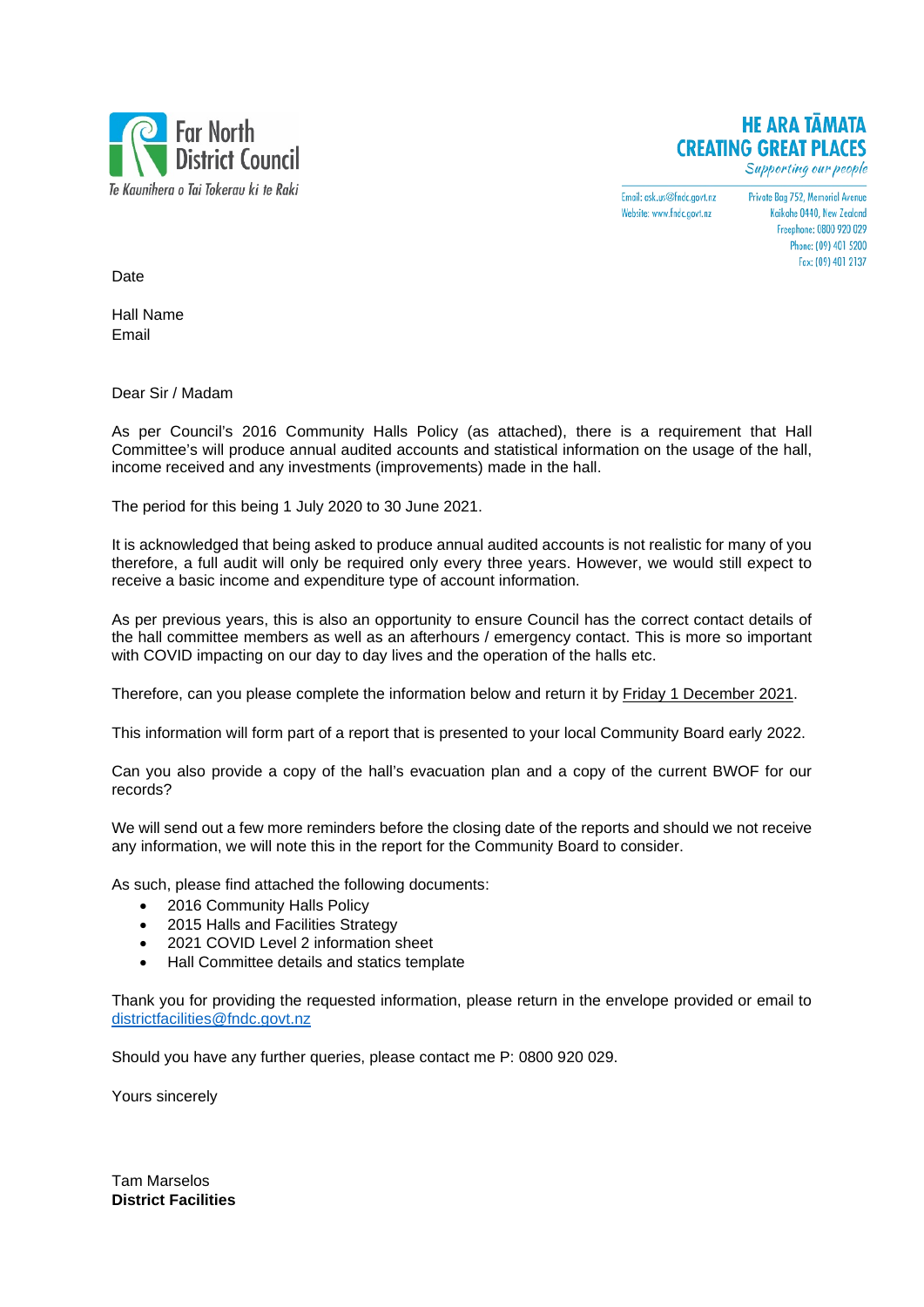## **2020-21 Hall Information and Statistics**

| <b>HALL DETAILS</b>            |                                                |         |        |
|--------------------------------|------------------------------------------------|---------|--------|
| <b>Name of Hall:</b>           |                                                |         |        |
| <b>Physical address:</b>       |                                                |         |        |
| <b>Postal address:</b>         |                                                |         |        |
| <b>Booking Officer</b> (name): | (Booking Officer will be added to our website) |         |        |
| <b>Booking Officer</b>         | Ph.:                                           | Mobile: | Email: |
| $(contact.)$ :                 |                                                |         |        |
| <b>Afterhours contact</b>      |                                                |         |        |
| (name):                        |                                                |         |        |
| <b>Emergency Contact</b>       |                                                |         |        |
| (name):                        |                                                |         |        |
| Afterhours (contact):          | Ph.:                                           | Mobile: | Email: |
| Other:                         |                                                |         |        |

| <b>HALL COMMITTEE DETAILS</b> |             |                       |                      |                     |
|-------------------------------|-------------|-----------------------|----------------------|---------------------|
| <b>Position</b>               | <b>Name</b> | <b>Postal Address</b> | <b>Email address</b> | <b>Phone number</b> |
|                               |             |                       |                      |                     |
|                               |             |                       |                      |                     |
|                               |             |                       |                      |                     |
|                               |             |                       |                      |                     |
|                               |             |                       |                      |                     |

*Please feel free to update on the reverse of this or add another piece of paper*

**r** 

| <b>COMMITTEE MEETING DETAILS</b>              |  |
|-----------------------------------------------|--|
| How often does the Committee meet annually?   |  |
| How often did the Committee meet in the year? |  |

| <b>HALL INFORMATION</b>    |  |
|----------------------------|--|
| <b>Usage Data</b>          |  |
| <b>Number of bookings:</b> |  |
| <b>Number of users:</b>    |  |
| Type of use                |  |
| Community (regular users): |  |
| Casual (one off):          |  |
| <b>Commercial:</b>         |  |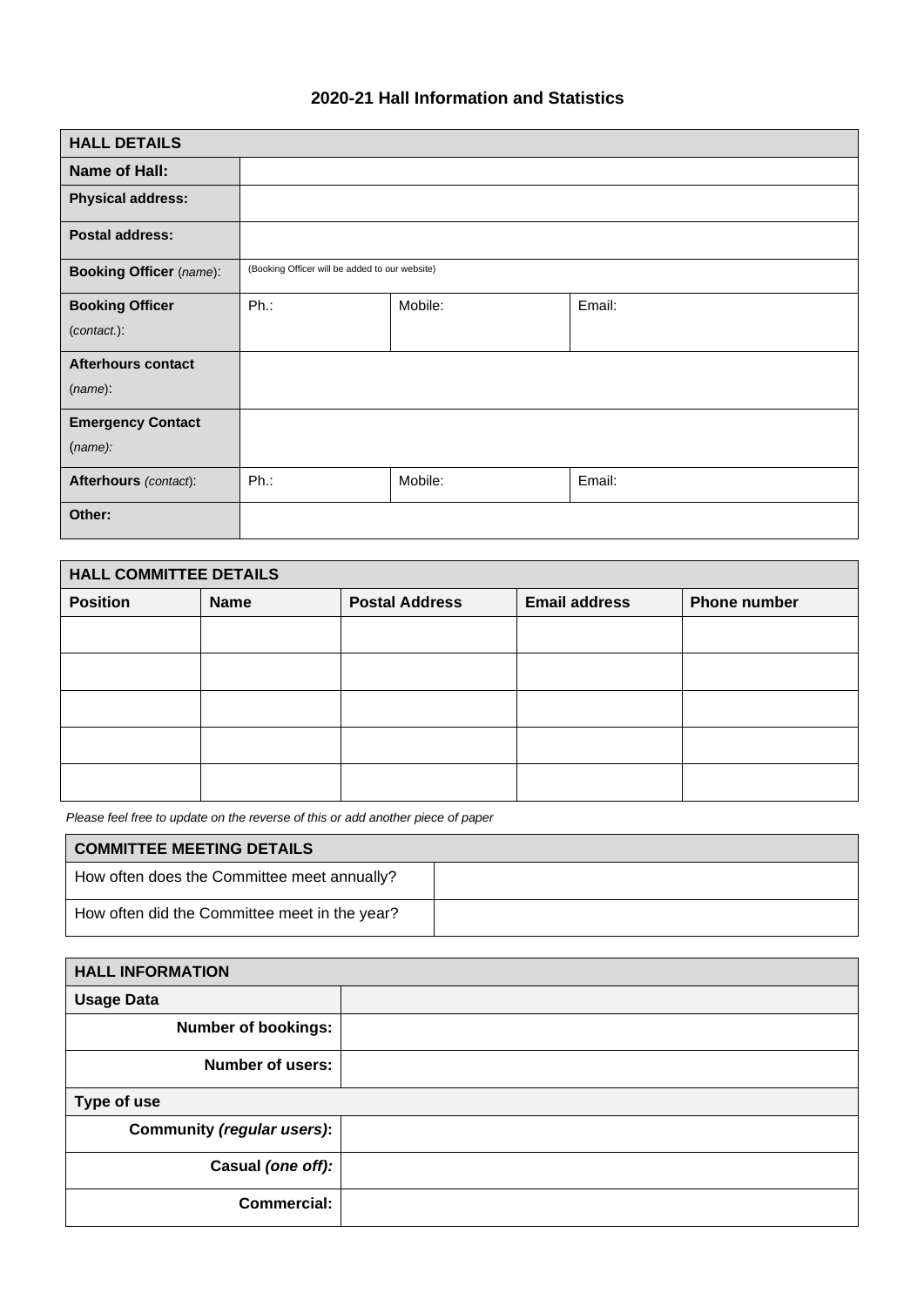| Hire rates (per hour)                     |                                   |                             |                                   |                      |
|-------------------------------------------|-----------------------------------|-----------------------------|-----------------------------------|----------------------|
| <b>Community:</b>                         |                                   |                             |                                   |                      |
| Casual:                                   |                                   |                             |                                   |                      |
| <b>Commercial:</b>                        |                                   |                             |                                   |                      |
| Other:                                    |                                   |                             |                                   |                      |
|                                           |                                   |                             |                                   |                      |
|                                           |                                   |                             |                                   |                      |
| 2020/21 Financial Statement               | Attached: yes / no                |                             |                                   |                      |
| <b>BWOF</b>                               | Attached: yes / No                |                             | <b>Expiry Date:</b>               |                      |
| <b>Insurance - Contents</b>               | Yes / No                          |                             | Value:                            |                      |
| <b>Improvements completed</b>             |                                   |                             |                                   |                      |
|                                           |                                   |                             |                                   |                      |
| <b>Maintenance completed</b>              |                                   |                             |                                   |                      |
|                                           |                                   |                             |                                   |                      |
|                                           |                                   |                             |                                   |                      |
| Other:                                    |                                   |                             |                                   |                      |
|                                           |                                   |                             |                                   |                      |
| <b>Check list</b> (cross out as provided) | AH / emergency<br>contact details | Copy of BWOF<br>certificate | Copy of<br><b>Evacuation Plan</b> | Form fully completed |

Council is also improving its website content, and we would like to provide a basic description of what the hall can be booked for and how to make a booking etc. If you could provide information about the following, which we believe will help potential hall hirers that would be much appreciated:

| Hall / meeting room details and<br>capacities e.g.: Main hall - 250 pp |  |
|------------------------------------------------------------------------|--|
| <b>Kitchen facilities</b>                                              |  |
| <b>Toilets</b>                                                         |  |
| <b>Disabled access</b>                                                 |  |
| <b>Parking</b>                                                         |  |
| <b>Furniture available</b>                                             |  |